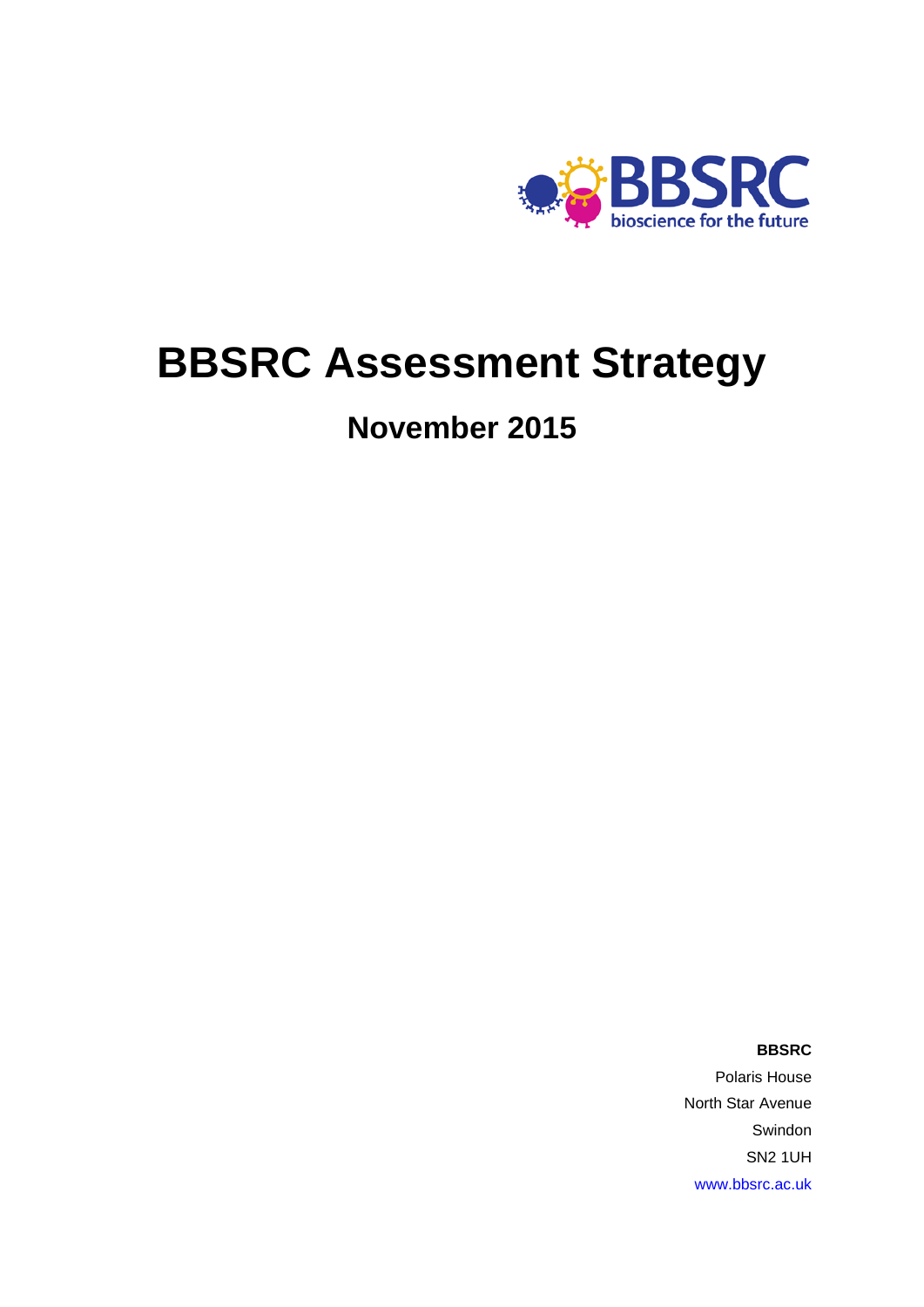## **BBSRC ASSESSMENT STRATEGY**

Rigorous assessment, encompassing investment appraisal, on-going monitoring and ex-post evaluation, is essential to all BBSRC's key investment decisions (Figure 1). BBSRC's investment strategy is driven by its Royal Charter objectives and developed through widespread stakeholder consultation. The current Strategic Plan [\(http://www.bbsrc.ac.uk/documents/strategic-plan-pdf/\)](http://www.bbsrc.ac.uk/documents/strategic-plan-pdf/) sets out research priorities and enabling themes, including enabling innovation.

Investment decisions will be driven by the Strategic Plan and guided by expert appraisal of competing proposals against criteria of excellence, strategic relevance (relevance to the current Strategic Plan) and value for money.

All recipients of BBSRC investment funds will report emerging outputs, outcomes and impacts for the duration of the investment and for up to five years beyond, through the researchfish® on-line system. Annual monitoring by peers of major investments, including strategically supported institutes and other significant initiatives, will be carried out, including formal mid-term reviews of all strategic funding to research institutes.

Ex-post evaluation is the key component of BBSRC's assessment cycle linking performance and outcomes to priorities setting and investment decisions, and for monitoring the effectiveness and impact of the investments. BBSRC's evaluation programme is set within its broad evaluation framework [\(http://www.bbsrc.ac.uk/about/policies/reviews/funded](http://www.bbsrc.ac.uk/about/policies/reviews/funded-science/)[science/\)](http://www.bbsrc.ac.uk/about/policies/reviews/funded-science/), which details BBSRC's rigorous and logical approach.

BBSRC will evaluate its major investments to enable it to:

- Account to all stakeholders for the investments of public money made
- Inform future investment decisions
- Review and refine BBSRC policy, practice and procedures

Evaluation programmes will be set annually and include:

- Formal evaluations of major research and postgraduate training investments
- Reviews of interventions, including schemes to support knowledge exchange between researchers and research users
- Quinquennial reviews of strategic investments in research institutes

Evaluations will link with benefits realisation projects, driving and capturing intended positive benefits from the investments the Council makes in major capital projects, and will identify major achievements and successes, to be developed further through the BBSRC's impact evidence case studies programme [\(http://www.bbsrc.ac.uk/news/impact/\)](http://www.bbsrc.ac.uk/news/impact/). Evaluations will provide evidence to inform BBSRC Council and Executive strategic decisions, and will therefore focus on strategic priorities. The reports will be published on the BBSRC website, and the programme as a whole will enable BBSRC to highlight major achievements and impacts, and to understand the effectiveness of its operations, across its remit set out in the Royal Charter.

Corporate Policy and Strategy Group November 2015